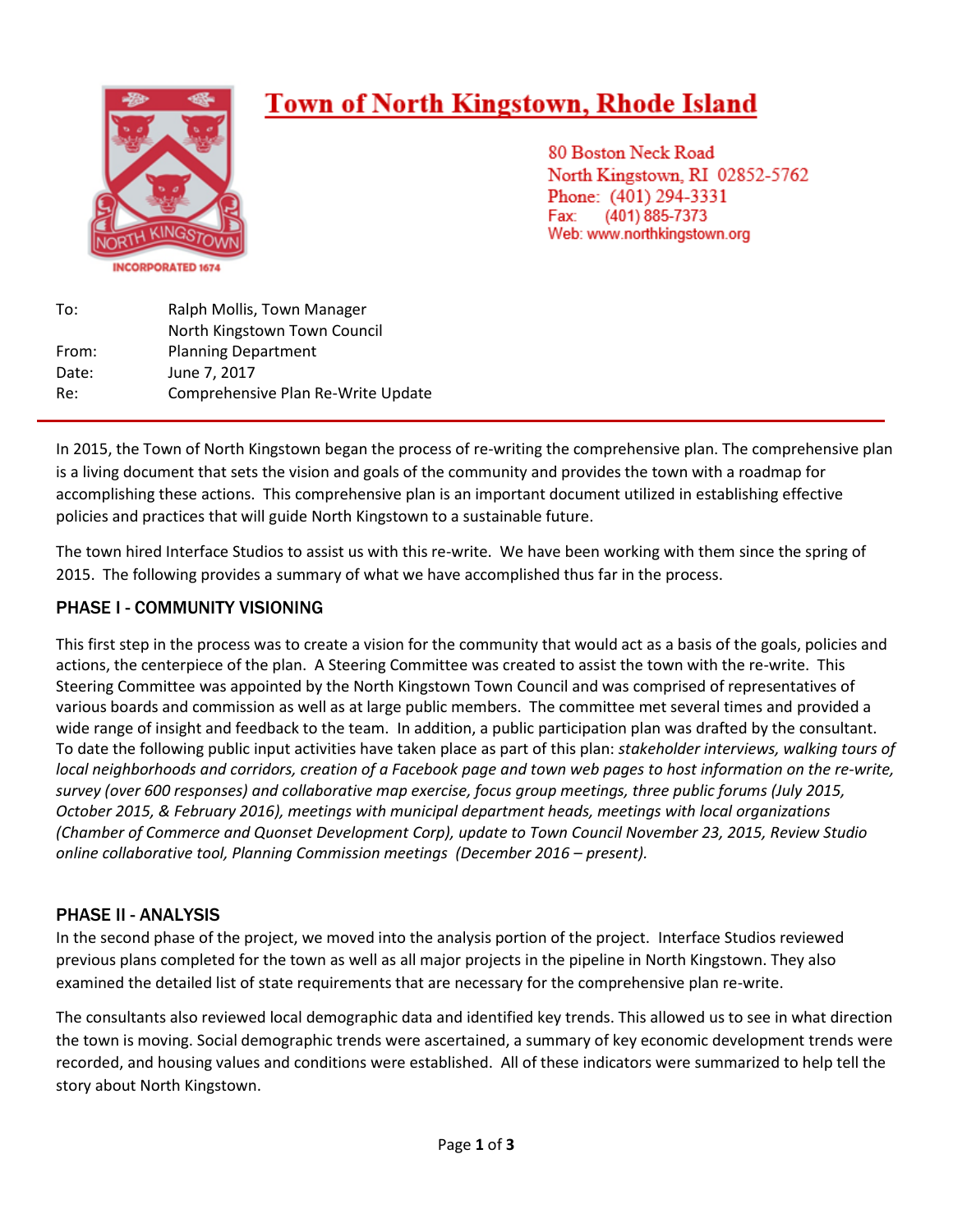#### Phase III - RECOMMENDATIONS / FINAL PLAN

The final phase of the project focused on creating the recommendations and drafts of the final plan. **This phase is ongoing**. The Planning Commission has been meeting diligently to thoroughly review the draft document. At the same time, staff is reviewing some of the "administrative" aspects of the plan – we are reviewing the mapping provided in the plan parcel by parcel to ensure accuracy, we are in touch with the Rhode Island Statewide Planning Program regarding its preliminary comments on the plan. Most importantly, we are discussing how to package all of the comments and edits from the review process into the current draft in order to create a final document with the project consultant.

*What does the draft document include that is part of this review?* Based upon all of the information gathered, a draft vision statement and goals for the future of North Kingstown was developed and reviewed by the town and steering committee. Based upon these vision statements, a set of policies and actions related to each element of the comprehensive plan was created. The steering committee reviewed and discussed all of the vision statements, goals, policies and actions. The policies and actions have been a primary focus of the Planning Commission review.

With the vision, goals and strategies completed, a Future Land Use Plan was drafted. This draft is based upon the results of the work completed above and addressed comments provided by the town, steering committee and public. The plan must not only meet the state requirements for comprehensive planning but also translate the planning principles and strategies into one overall land use approach for the town. A future land use map (FLUM) is created as part of the land use plan. The re-write of the comprehensive plan has also provided us an opportunity to update our mapping to the parcel level – previous versions of our mapping were done prior to today's technology. Land use categories on the earlier versions of the maps were "bubbles" – in some instances two or three categories overlapped a parcel. We have used this opportunity to make the map clearer and at the same time have analyzed the accuracy of the designations within the FLUM. The review of the FLUM is still being finalized. This an important step in establishing the future land use vision for the town in map form. Both the future land use plan and map will help identify any necessary zoning changes required for consistency with the FLUM. This means we also have to analyze our current zoning designations in relation to the FLUM, as any proposed zoning changes must be documented as a part of the comprehensive plan rewrite.

An implementation program is also required and has been drafted as part of the re-write. The town (currently in the hands of staff and the Planning Commission after being suggested by the consultant) must review potential partners to complete and a time frame for each action.

As part of the creation of the re-written comprehensive plan, the 2008 Comprehensive Plan was reviewed by planning department staff as well as by various town department heads. Goals, objectives and strategies that should be removed from the plan, remain in the plan as is or remain with some edits have been identified. This review also helped identify any duplicative / overlapping policies that could be consolidated. This provided an understanding of the primary gaps in current comprehensive planning policies. Staff is working with the consultant to determine if any material from the 2008 Comprehensive Plan that was not yet addressed in the draft rewrite should be incorporated within the rewrite.

The public was given an opportunity to review this draft utilizing the ReviewStudio tool noted above in the community input section. The ReviewStudio portal provided an easy-to-use markup tool that allows you to submit comments digitally to the Planning Department as you reviewed the plan. In addition, the steering committee reviewed the draft rewrite and forwarded suggested changes to the Planning Commission for its consideration. The Planning Commission has been provided with the comments from the public review and the board is incorporating each comment or suggestion into its review process -the Planning Department merged all of the comments received from the Steering Committee into one document along with the comments received from town departments and those received through the Review Studio portal. The Planning Commission is reviewing each comment as it reviews the individual elements of the plan. Some of the comments are simply observations and do not require action by the Planning Commission. Others require a decision by the commission. As review proceeds, the Planning Commission continues to determine